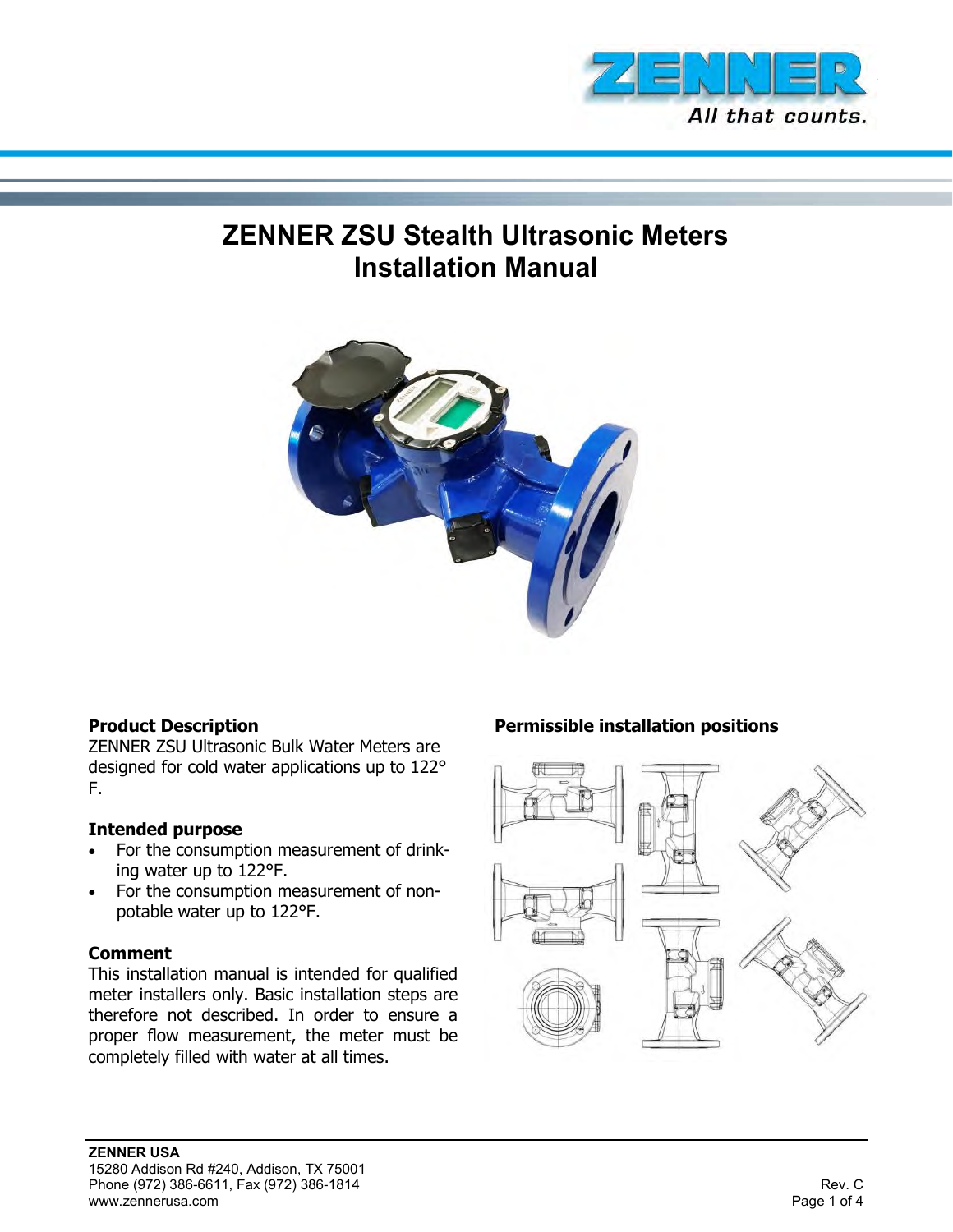

#### **Activating the Meter**

Upon delivery, the display of the meter will arrive in "sleep mode". To activate the meter, simply fill the meter with water for ten seconds. This will move the meter into active reading mode. During the installation, all air must be ventilated from the meter and the meter must be completely filled with water in order for activation to be achieved.

Once the meter has been activated, an automatic display check takes place (segment test). The segment test is represented by three flashes of all segments on the display indicator and is repeated every 60 seconds during operation.

#### **Readout options of the ZSU meter via the NFC (Near Field Communication) Interface Cable**

The following data can be directly read from the measuring instrument via the NFC interface, e.g. with NFC-capable smartphone:

- Meter ID (serial number)
- Current consumption value or total volume in the case of an overrun
- Up to 15 previous month's values
- Software version
- Alarms or error messages

The meter can be retrofitted with NDC modules, or ordered with a factory-fitted module.

#### **Meter Installation**

- To achieve optimal measurement results, (3) times the pipe diameter should be allowed on the inlet and (2) times the pipe diameter should be allowed on the outlet side of the meter. However, ZSU Ultrasonic Meters are designed to be installed without straight sections in front and after the meter and still meet AWWA accuracy standards.
- Clean and flush the service line thoroughly on the inlet side of the meter before installing.
- The pipe cross section should not be reduced directly in front of and behind the meter.
- Valves or other flow regulators should be installed, where possible, behind the meter.
- The meter should be installed, where possible, at the deepest point of the pipe installation insuring air is not entrapped within the meter and the meter body is always completely water filled.
- During installation, ensure the flow arrow indicator on the meter housing is pointed toward the customer's side of the service line. Install using new bolts and gaskets.
- To insure unrestricted flow of water through the meter, use the proper size and type of gaskets. Connections should only be sufficiently tight to seal; do not over-tighten. Flange gaskets must not extend into the pipe.
- If necessary, the meter should be protected by a strainer. This will keep foreign matter, such as stones or debris, from entering the meter and potentially cause damage.
- The meter is designed for use in a frostproof location with ambient temperature not to exceed +130°F and with water temperatures not to exceed +122°F .
- To prevent damage during the installation process, ensure that the meter is slowly filled with water.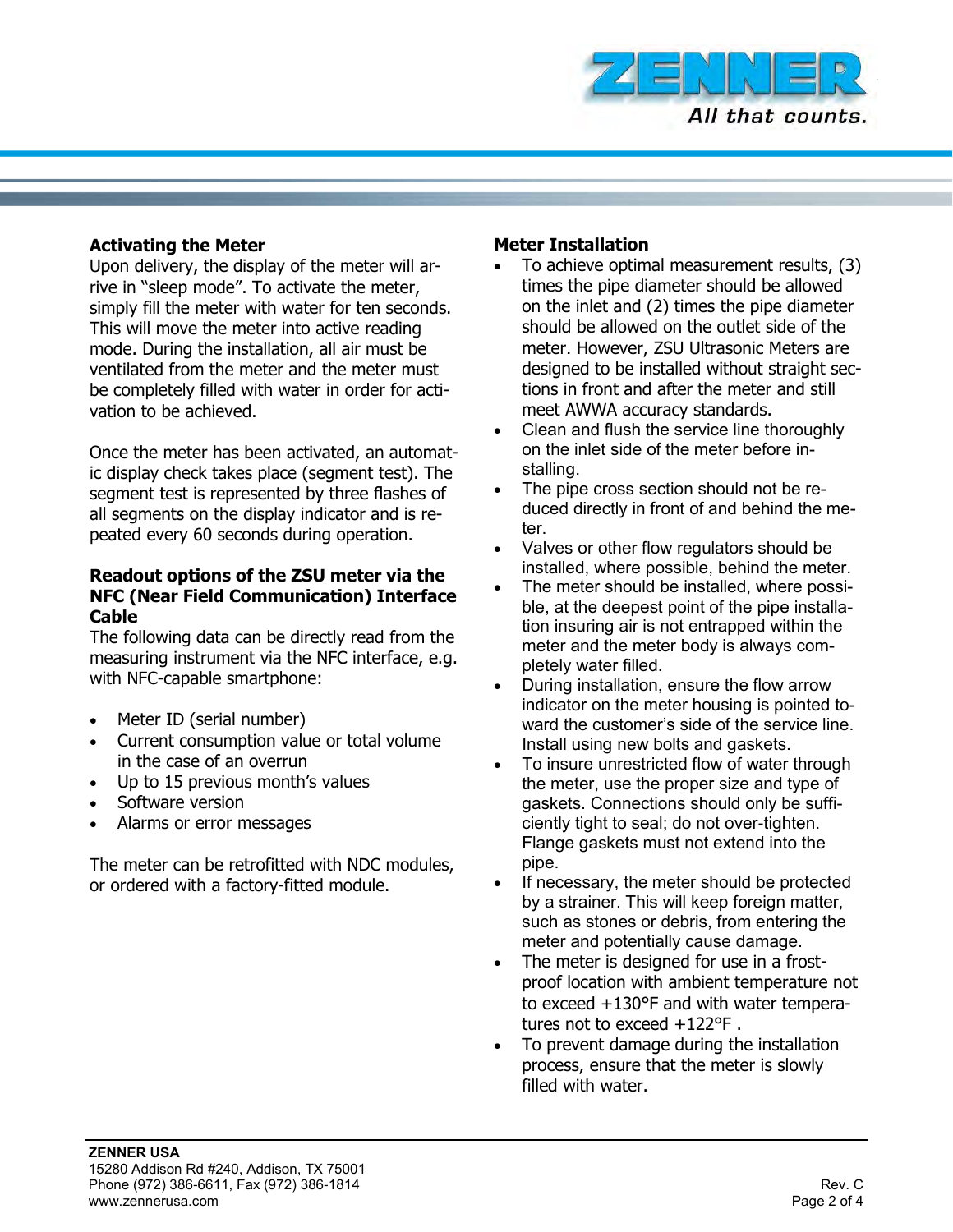

#### **Display description**



# Segment test display

Consumption value

Flow direction display in forward flow direction

Flow direction display in return flow direction

HHHK

4-digit flowrate display in Gpm, Cfpm or m<sup>3</sup>

Alarm or error messages (are saved in the data logger and can be read out via the NFC interface)

External power supply: Symbol is activated once a communication module is connected via the NFC interface



Battery capacity display: Symbol is activated aprox. 180 days prior to fully discharged battery. The battery capacity is 12 to a maximum of 15 years (depending on the ambient conditions as well as use and configuration of a connected NDC module)



Data transfer display: Symbol is only activated for the connected NDC module

#### **Consumption value Cubic Feet**

- 2" to 3", 9-digit, with 2 digits after the decimal place.
- 4" to 8", 9-digit, with 1 digit after the decimal place.
- 10" to 12", 9-digit, with no decimal place.
- Unit of consumption display: CF

### **Consumption value Cubic Meters**

- 2" to 4", 9-digit, with 3 digits after the decimal place.
- 6" to 10", 9-digit, with 2 digits after the decimal place.
- 12", 9-digit, with 1 digit after the decimal place.
- Unit of consumption display:  $m<sup>3</sup>$

# **Consumption value US Gallons**

- 2" to 4", 9-digit, with 1 digit after the decimal place.
- 6" to 8", 9-digit, with no decimal place.
- 10" to 12", 9-digit, with X10 multi-plier. The X10 multi-plier will be displayed.
- Unit of consumption display: Gal

#### **Overrun event**

In the event of an overrun, all leading zeros are displayed in the consumption display (display 000000.000, 0000000.00, 00000000.0 or 000000000). The actual consumption is fully recorded in the internal memory and can be retrieved via the NFC interface.

#### **Caution**

In the case of exceeding the max. overload flowrate (Q4m), the flowrate display is deactivated to protect the measuring instrument (set to zero). While the flowrate is exceeded, the consumption progress is not registered. The exceeded overload is stored a an "Alarm or error message" in the data logger with details of the date and length of exceedance.